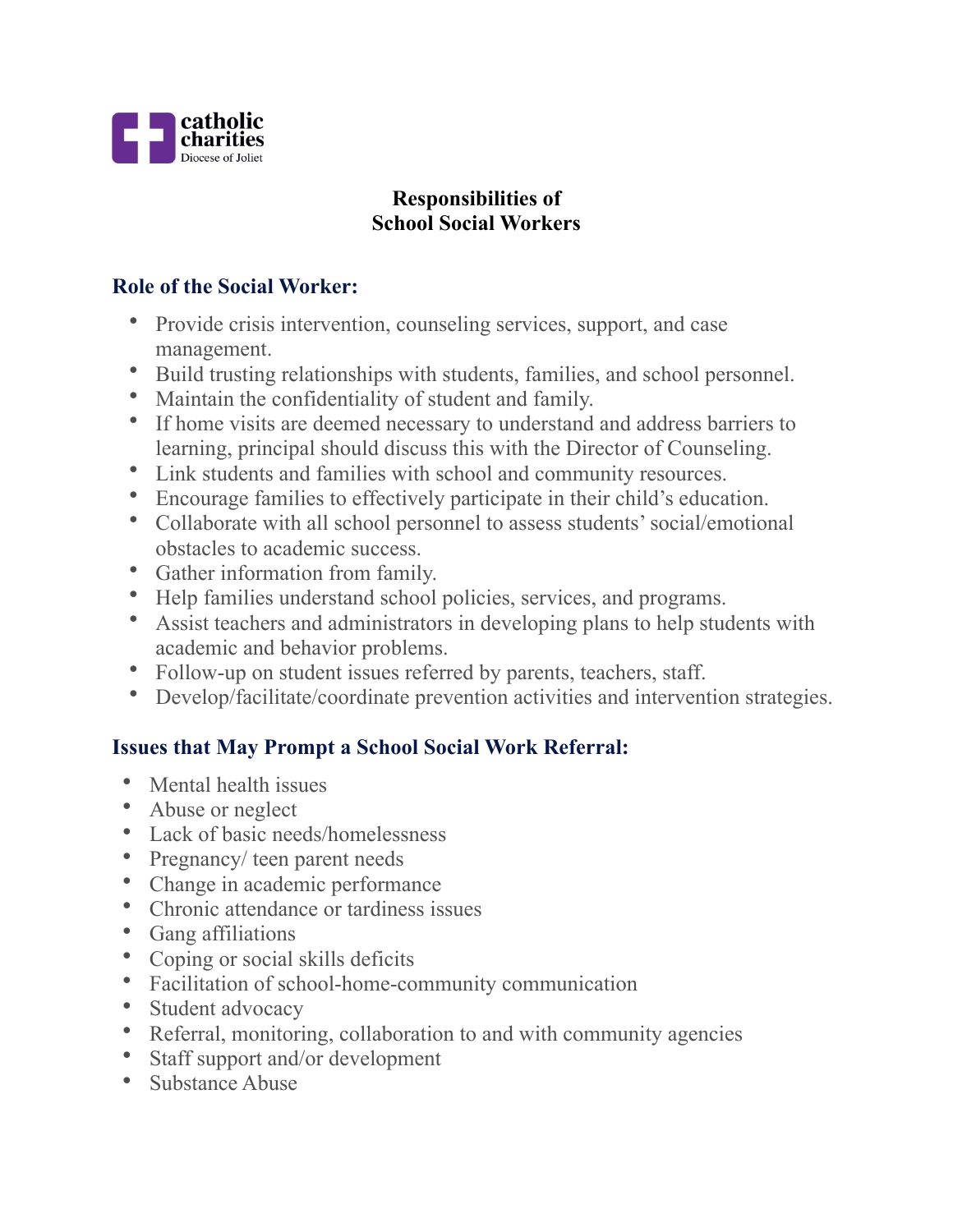#### **When should I refer a student to the school social worker?**

A student should be referred to the school social worker when the student shows signs of social and/or emotional difficulties which are interfering with the student's success at school.

## **How do I make a referral?**

**Parents** can contact the school social worker directly and complete a social work referral form.

**Teachers** can contact the school social worker and complete a social work referral form.

**Students** can self-refer by talking to a teacher/staff or directly to the school social worker.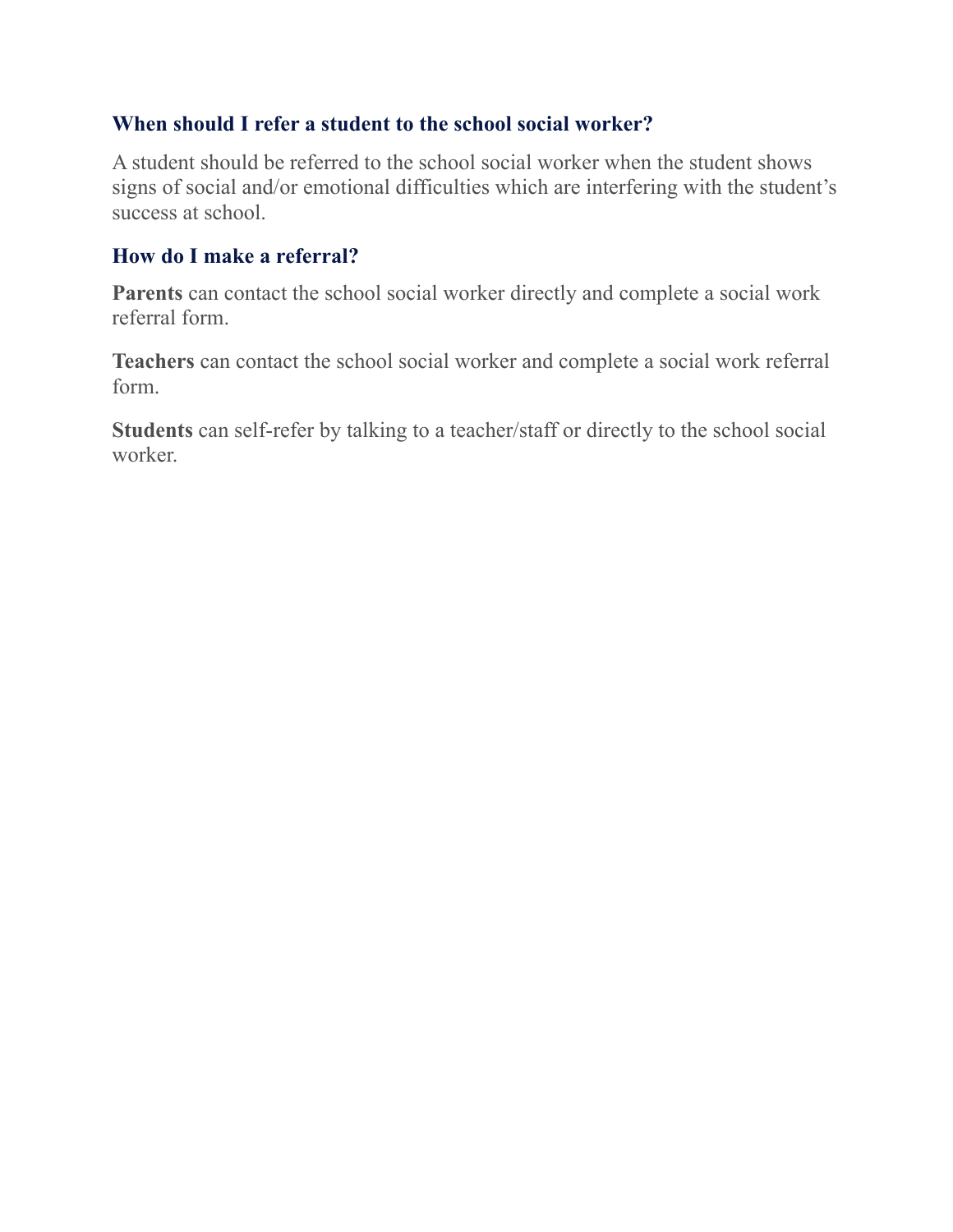| <b>Individual Skill Building</b> | Based upon referrals from teachers and<br>parents, I can provide one-on-one time<br>with students who may be going<br>through a difficult time emotionally,<br>displaying behavioral problems, or<br>simply needing someone to talk to. |
|----------------------------------|-----------------------------------------------------------------------------------------------------------------------------------------------------------------------------------------------------------------------------------------|
| <b>Character Education</b>       | Each classroom may receive sessions of<br>Character Education lessons as needed.<br>Lessons cover a wide range of age-<br>specific areas including friendship,<br>respect, and bullying.                                                |
| <b>Groups</b>                    | This includes working with a group of<br>students on various topics such as<br>handling emotions, anger management,<br>self-esteem, social skills, academic<br>skills, etc                                                              |
| <b>Truancy</b>                   | We work with students and families<br>with truancy concerns.                                                                                                                                                                            |
| <b>Crisis Management</b>         | I am available to help individuals and<br>families in crisis events.                                                                                                                                                                    |
| Parenting                        | We will run Parenting classes as<br>requested as well as offer parenting<br>resources as needed.                                                                                                                                        |
| <b>Referrals</b>                 | I am available to connect parents and<br>students to resources at school and in<br>the community.                                                                                                                                       |
| <b>TAT Teams</b>                 | A part of my position is working with<br>students on IEPs as well as<br>coordinating services with other team<br>members.                                                                                                               |